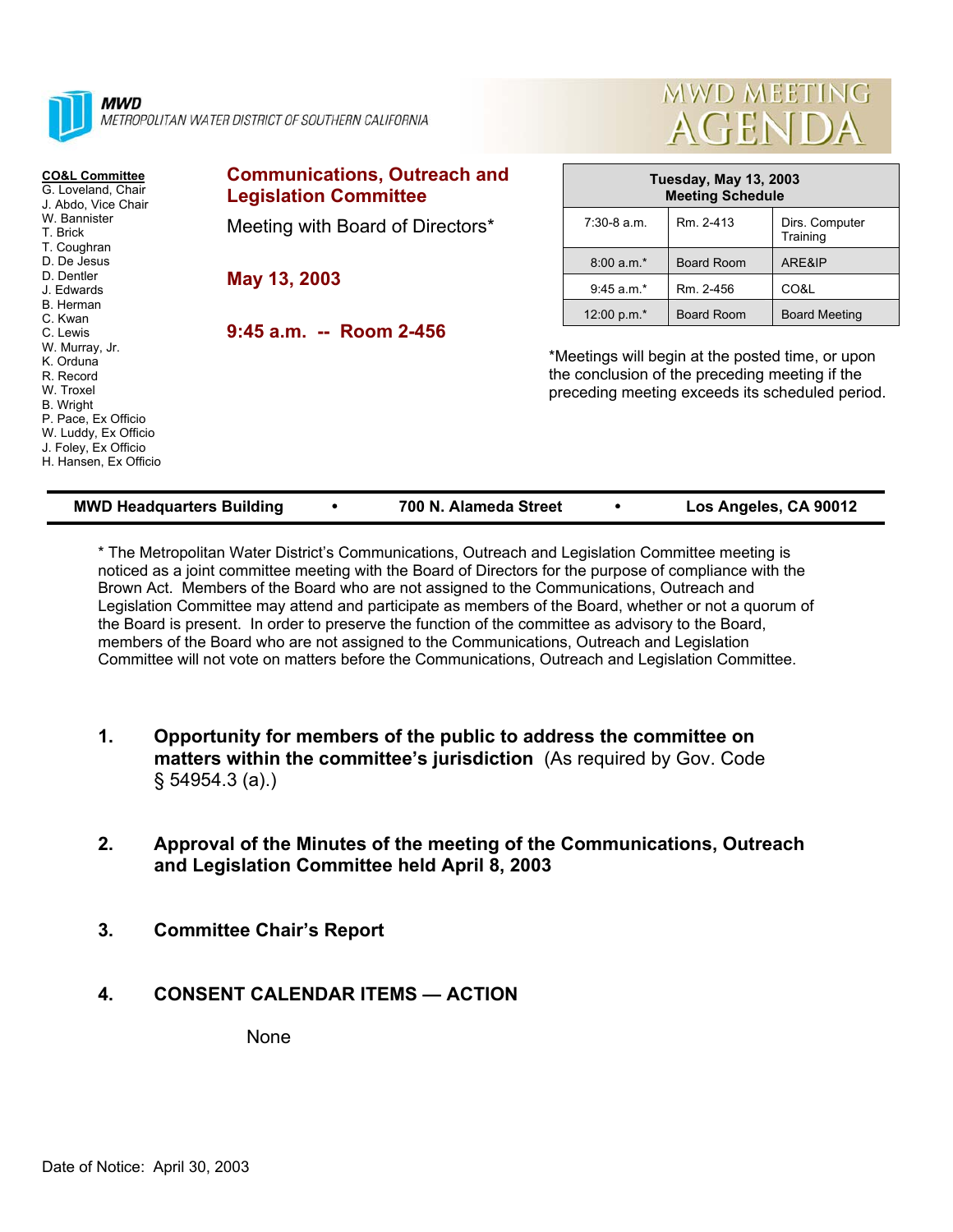# **5. OTHER BOARD ITEMS — ACTION**

- 9-5 Adopt policy principles on water infrastructure financing. (CO&L) **(To be mailed separately)**
- **9-6** Express support, if amended, for SB 21 (Machado) Water: Water Security, Clean Drinking Water, Coastal and Beach Protection Act of 2003. (CO&L)
- **9-7** Express support, if amended, for SB 312 (Machado) Urban Landscape Water Conservation Act of 2003. (CO&L)

#### **6. BOARD INFORMATION ITEMS**

None

# **7. COMMITTEE ITEMS**

a. Legislative Activities

 Legislative Reports and Updates Washington, DC Reports Sacramento Reports

b. Oral report on SB 906 (Escutia) — Water districts

#### **8. MANAGEMENT REPORT**

a. Report of Group Manager, External Affairs

# **9. FOLLOW-UP ITEMS**

None

# **10. FUTURE AGENDA ITEMS**

#### **11. ADJOURNMENT**